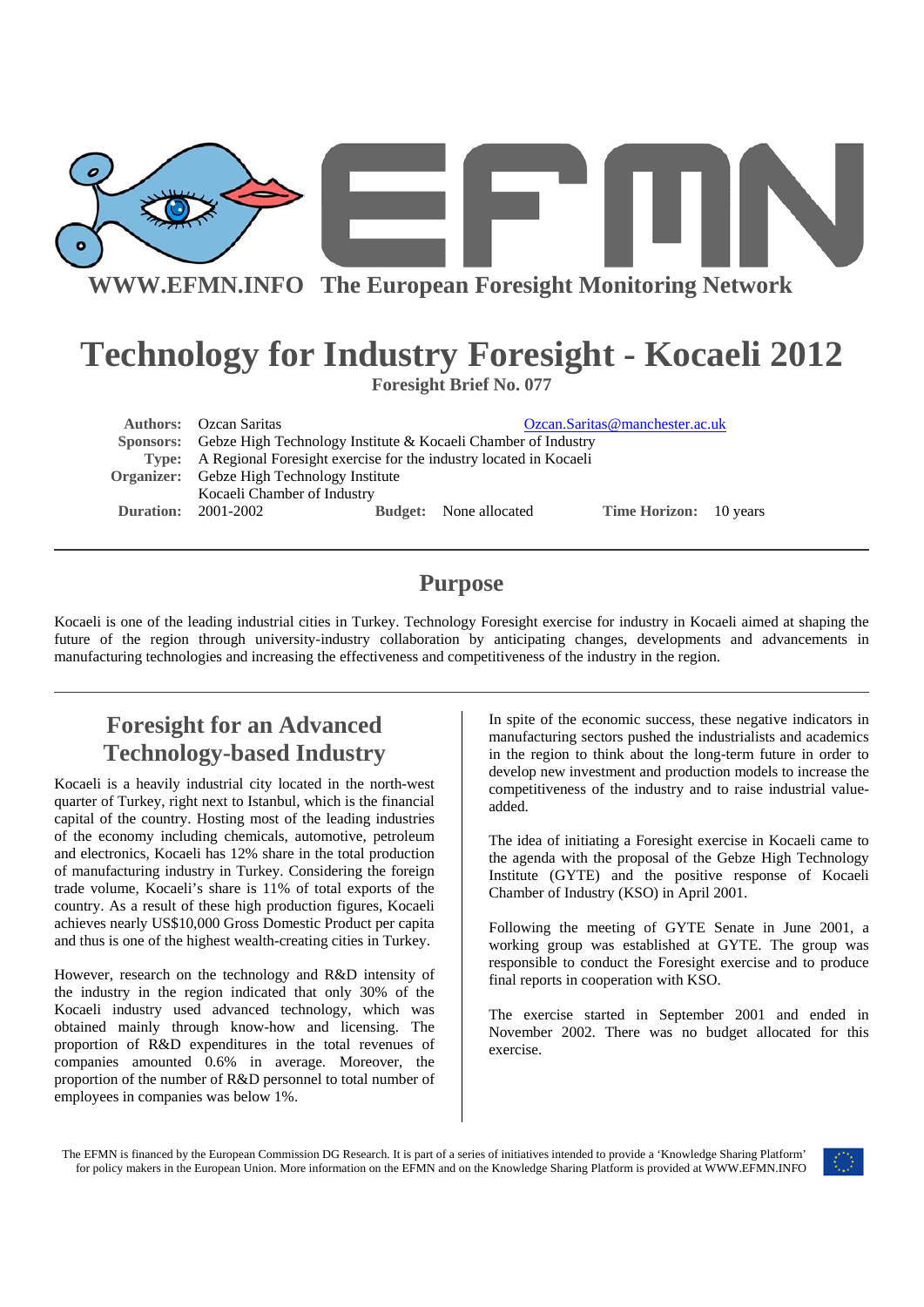### **Assessing Socio-economic Issues and Technology Trends in the Region**

Following the clarification of the rationales of the Foresight programme, common foresight methods and experiences of other countries were reviewed and presented to the participants in the first meeting of the exercise in July 2001.

The methodology designed and the methods used were inspired by the practices of other countries. In order to identify the expectations of the industry and the future developments in technology, a combination of brainstorming, survey/interview, SWOT and Delphi techniques were used. Thus, the methodology designed for all sectors included four phases:

PHASE I: The identification of areas of investigation for each sector through the

- Identification of global and national mega trends
- Detection of trends, issues and drivers
- Discussion on socio-economic issues related to that particular sector such as increasing population, the education level of the population, economic conditions and entry to the EU
- Discussion on technology-related issues such as the developments in transportation, communication and manufacturing technologies, the requirements and expectations of customers, the attitude of employees against technical and technologic developments
- Identification of the critical technology areas

**PHASE II:** SWOT analysis for each of the following points:

- The state of the manufacturing resources including employment and production; human resource; physical resources; information sources; capital sources; infrastructure; relationships with suppliers
- The state of demand including sales, customers and distributors
- The structure and intensity of competition: fundamental areas of competition; technology and manufacturing; distribution and marketing; specialisation and managerial skills

**PHASE III:** The identification of future technologic and scientific inventions, developments and advancements; and the discussion of their potential importance and impacts by considering:

- The technology areas to be investigated
- The technologies to be focused on production activities
- The necessity of product, process and service innovation required in the technology areas identified
- The focus and format of R&D activities

PHASE IV: A Delphi survey for the assessment of technological developments and advancements through the following questions:

The degree of the social and economic benefits

- Time of realisation
- Steps of realisation
- Turkey's competitiveness versus other countries
- The obstacles for realisation
- Proposals and comments on the technological developments and advancements

#### **Academia and Industry Take the Lead for the Future of Kocaeli**

The project team established for the technology foresight exercise consisted of 73 members including 38 academicians, who were mainly from GYTE, and 35 top-level managers and businessmen from the region. 10 members of the Project Team, including the President of GYTE and the President of KSO, constituted the Steering Committee. The members of each working group were identified by considering the equal representation of academia and industry. The working groups met once a month. They applied the designed methodology described above.

#### **High-technology and Skilled Labour to Modernize Manufacturing Technologies**

In the second meeting of the technology foresight exercise in September 2001, current social, technological and economic conditions of the region were discussed; main issues were identified; and expectations from the future were clarified. Based on this work, one of the most important outcomes of the meeting was the establishment of 11 working groups, which were named with corresponding sectors and themes, including:

- Societal and economic needs
- **Environment**
- **Energy**
- Advanced Materials and Nanotechnology
- Electric and Electronics
- Information and Communication Technologies and Media
- Chemicals
- Biotechnology, Genetics and Health
- Food
- Machinery and Automation
- Automotive and Transportation

The findings of each working group were brought together in 11 reports, which were authored by the chairs and reporters of each group.

Some of the noteworthy areas of investigation raised by the working groups include:

**Manufacturing technologies:** Introduction of "*rapid manufacturing systems*" was seen as a must for the industry. The most important shortage in Kocaeli (and in Turkey in general) was seen as the lack of qualified workforce. It was foreseen that this issue will be more crucial by 2007. The use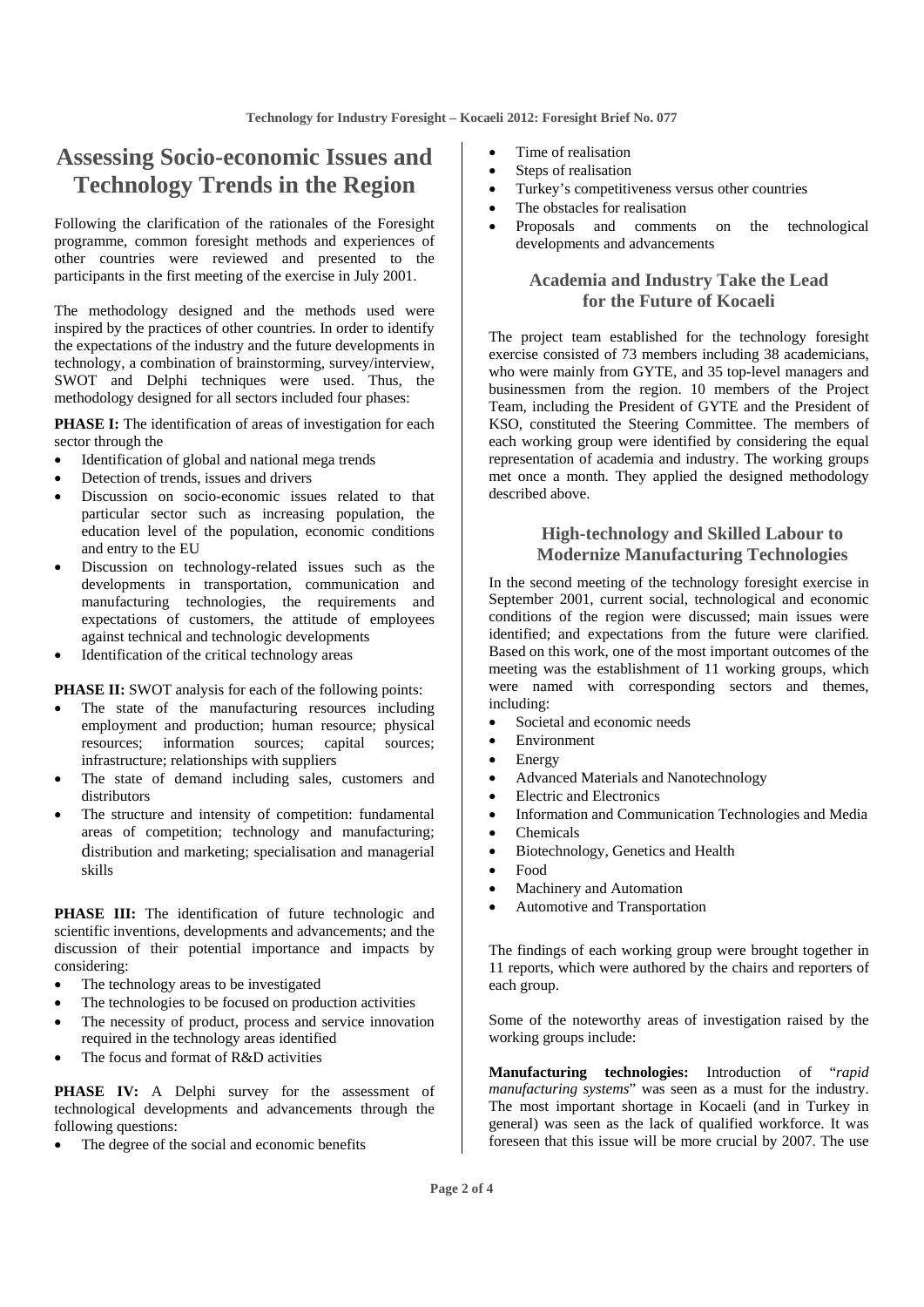of CAD/CAM programs were seen also crucial. Although Turkey's current position of using these programs was seen comparable to other developed countries, it was considered that development of CAD/CAM software in line with the requirements of the industry in Kocaeli would be important in the next five years.

**Nano-materials:** Surface technologies and nanotechnologies were seen potentially beneficial for the manufacturing industry in Kocaeli. Instead of changing the characteristics of the complete structure of the material, the technologies, which would help to modify only the surface of the material, such as filming, would revolutionise the manufacturing process and products by preventing deterioration and corrosion of mould and manufactured product in a significantly economic way.

**Energy production and use:** Three points were seen important for the production and use of energy:

- The security of supply: to make sure that the risks on the society and industry in terms of energy supply is minimised
- *Openness to competition*: in order to provide low cost energy for producers and consumers
- *Environmental protection*: to ensure the protection of the ecologic and geo-physic balance of the nature in the production and use of energy.

**Food production and storage:** Some of the remarkable technologies identified as important for the industry included:

- *Halogen heating systems:* The food will be heated up faster than current microwave technologies by preserving its quality, colour and taste better
- *E-nose:* This electronic nose will be used when it is risky or impossible to analyse the quality of food by smelling.
- *Smart packaging*: Through these technologies it will be possible to process foods minimally. Smart packages will

# **Model for a 'Techno-City'**

Technology foresight for Kocaeli industry was one of the first regional Foresight initiatives in Turkey. The project produced a number of innovative ideas and projects, which were then disseminated widely in the region for the realisation of the region's future vision.

Being the first of its kind, the exercise was expected to contribute to the technology development progress of Turkey. The exercise provided a very important input to the creation of 'Turkish National System of Innovation', which was given weight in the Eighth National Development Plan covering the term between 2000 and 2005. While the process of the establishment of legal frameworks for 'Organised Industrial Zones, a 'Techno-park', 'Technology Zones' and 'Industrial Zones' was ongoing at the national level, Kocaeli had already breathe and thus will provide the best conditions for the protection of foods.

#### **Concerted Efforts of All Actors Required**

The technology foresight exercise for Kocaeli industry concluded that for the application of these and other advanced technologies necessary conditions should be created at the following points through collaborative actions between national and regional governments, academia and industry:

- *Education and employment*: The industry needs skilled labour force immediately. It is suggested that the number of schools delivering technical and vocational training should be increased with appropriate curriculum. The possibility of bringing skilled labour force outside the region is seen as one of the quickest solutions for this problem in the short term
- *Infrastructure*: Particularly as a result of the destructive earthquake in 1999 some infrastructural problems emerged in the region. Therefore, it is suggested that investments should be done for the improvement of basic infrastructure such as energy, transportation and communication.
- *R&D support*: The amount of R&D support should be encouraging enough for the industry to initiate such activities. The ties between the university, industry and national government are considered to be strong enough for the creation and mobilisation of funds.
- *Competitiveness and support*: The economic problems in past years damaged the demand and competitiveness of the industry. It is suggested that the firms, especially the exporting ones, should be supported by easing the bureaucratic process of transferring funds and credits. Reduction in taxes is seen another measure to be taken by the national government.

taken the lead and had indicated a model of 'Techno-City' in Turkey.

The technology foresight exercise created valuable networking opportunities between the academics and industrialists in the region. Although the academics were aware of the present and potentially useful new future technologies, they did not know much about the industry in Kocaeli. Meanwhile, the industrialists in Kocaeli were well aware of the current production technologies and they did not sufficiently know the technologies, which would constitute the dynamics of the manufacturing in the future. Thus, the biggest outcome of the exercise was that it facilitated the mutual recognition between the academia and industry in Kocaeli and created a futureoriented knowledge sharing platform between them. As a result the exercise exhibited a very explicit example of the desired collaboration between the academia and industry.